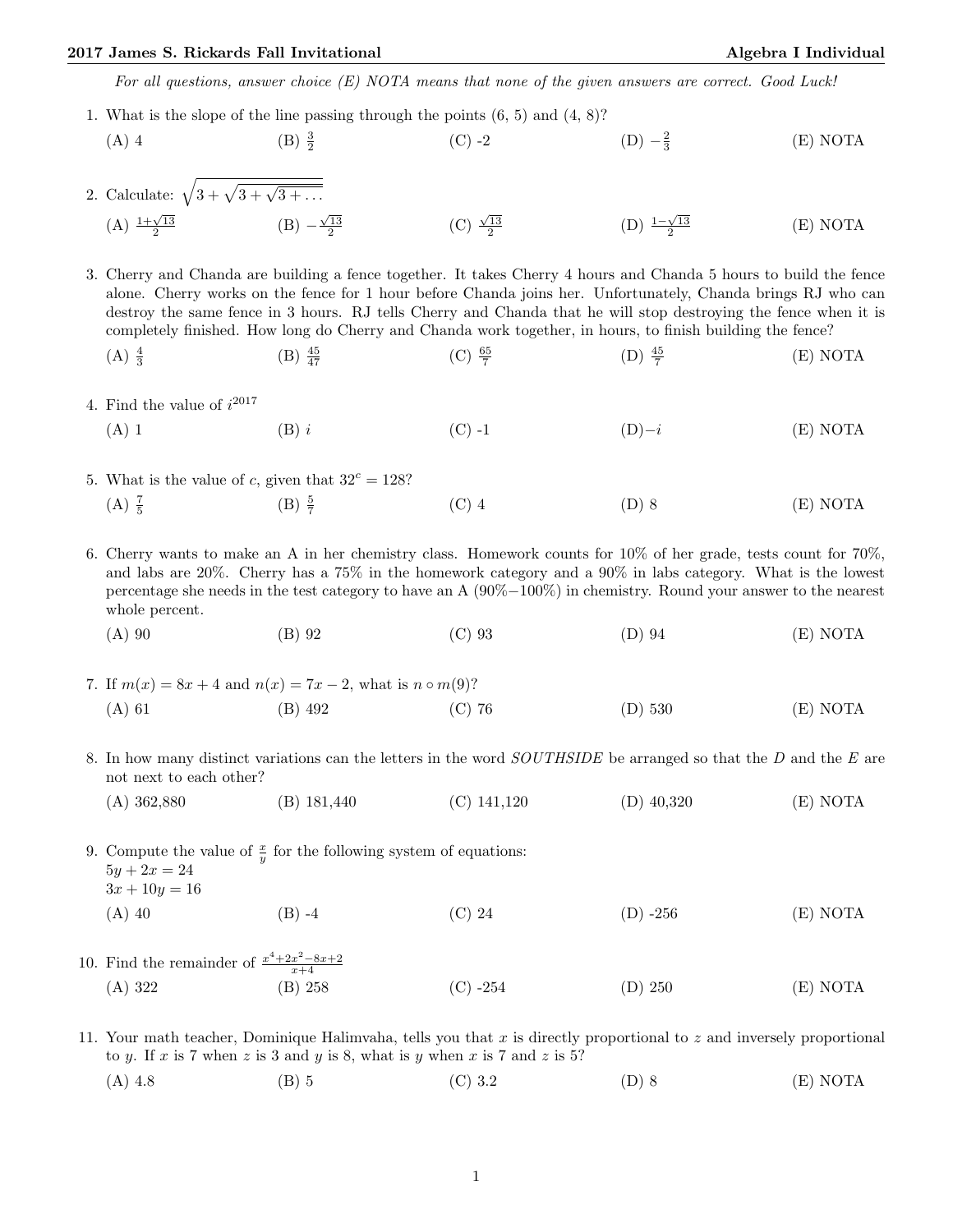| 2017 James S. Rickards Fall Invitational                                              |                                                                                                                        |        |            | Algebra I Individual |  |
|---------------------------------------------------------------------------------------|------------------------------------------------------------------------------------------------------------------------|--------|------------|----------------------|--|
| 12. Find the sum of the squares of the roots for the equation, $x^2 - 12x + 35 = 0$ . |                                                                                                                        |        |            |                      |  |
| (A) 12                                                                                | (B) 144                                                                                                                | (C) 74 | $(D) - 74$ | (E) NOTA             |  |
|                                                                                       | 13. Bus A which travels at a constant rate of 20 miles per hour and Bus B which travels at a constant rate of 25 miles |        |            |                      |  |

per hour are driving towards each other as Carson the fly flies between them at 10 miles per hour. Carson starts from Bus A and flies to Bus B, and when he reaches Bus B, he immediately turns back to fly to Bus A. This pattern continues until he is squished. The initial distance between the buses is 135 miles. Assuming that both buses and Carson start at the same time, how many miles has Carson flown before he is squished between the buses?

- (A) 20 (B) 30 (C) 60 (D) 45 (E) NOTA
- 14. Which of the following is a prime factor of 7,999,999 ? (A) 17 (B) 40,201 (C) 283 (D) 199 (E) NOTA
- 15. When Simon is asked to factor  $xy 6y + 5x = 10$ , he gets an answer in the form of  $(x 6)(y + 5) = z$  where z is a natural number. What is the value of  $z$ ?
	- (A) 30 (B) 40 (C) -20 (D) -30 (E) NOTA

16. Isaiah is reorganizing chairs for his cello concert. For one hour, he reorganizes  $14+(2a+8)$  chairs, where a represents the length of time, in minutes, spent reorganizing the chairs. After this, his friend, Samay, takes over the effort and reorganizes  $4b + 15$  chairs for two hours, with b representing the length of time, in hours, spent reorganizing the chairs. At the end of these three hours, how many chairs have Isaiah and Samay reorganized together?

(A) 631 (B) 165 (C) 43 (D) 627 (E) NOTA

17. Shreya deposits \$100 into a bank account that compounds 2% every 6 months. How many dollars does Shreya have in her account 1 year later?

(A) 102.00 (B) 120.00 (C) 104.04 (D) 102.01 (E) NOTA

18.  $x^3 - y^3$  can be factored into the form  $(x - y)(Ax^2 + Bxy + Cy^2)$ . What is the sum of  $A + B + C$ ? (A) 3 (B) 0 (C) -2 (D) 2 (E) NOTA

19. Karthik finds two integer roots for the quadratic equation  $x^2 + 4x + 5$ . Cherry tells him that the quadratic in fact does have 2 roots, but that the two numbers are not integers. Who is right and what type of number are the two roots?

(A) Karthik, Integer (B) Karthik, Imaginary (C) Cherry, Complex (D) Cherry, Natural (E) NOTA

20. Solve the equation,  $y = zx + (w - v)$ , in terms of x.  $(A) \frac{y-w+v}{z}$ (B)  $\frac{y}{w} - v - z$  (C)  $\frac{y+w-v}{z}$ (D)  $w + \frac{y}{x}$  $(E) NOTA$ 

21. If the center of parabola  $y = x^2 + 12x + 32$  is given in the form of  $(h, k)$ , find  $h - k$ . (A) 10 (B) -2 (C) 44 (D) 2 (E) NOTA

- 22. 5 plus 3 times my number is 6 times the number plus 8. What is my number? (A) 1 (B) -1 (C) 3 (D) 11 (E) NOTA
- 23. Calculate  $p + q$  of  $\sqrt{p} 6 = 3$  and  $\sqrt{q} + 3 = 14$ . (A) 214 (B) 200 (C) 256 (D) 215 (E) NOTA